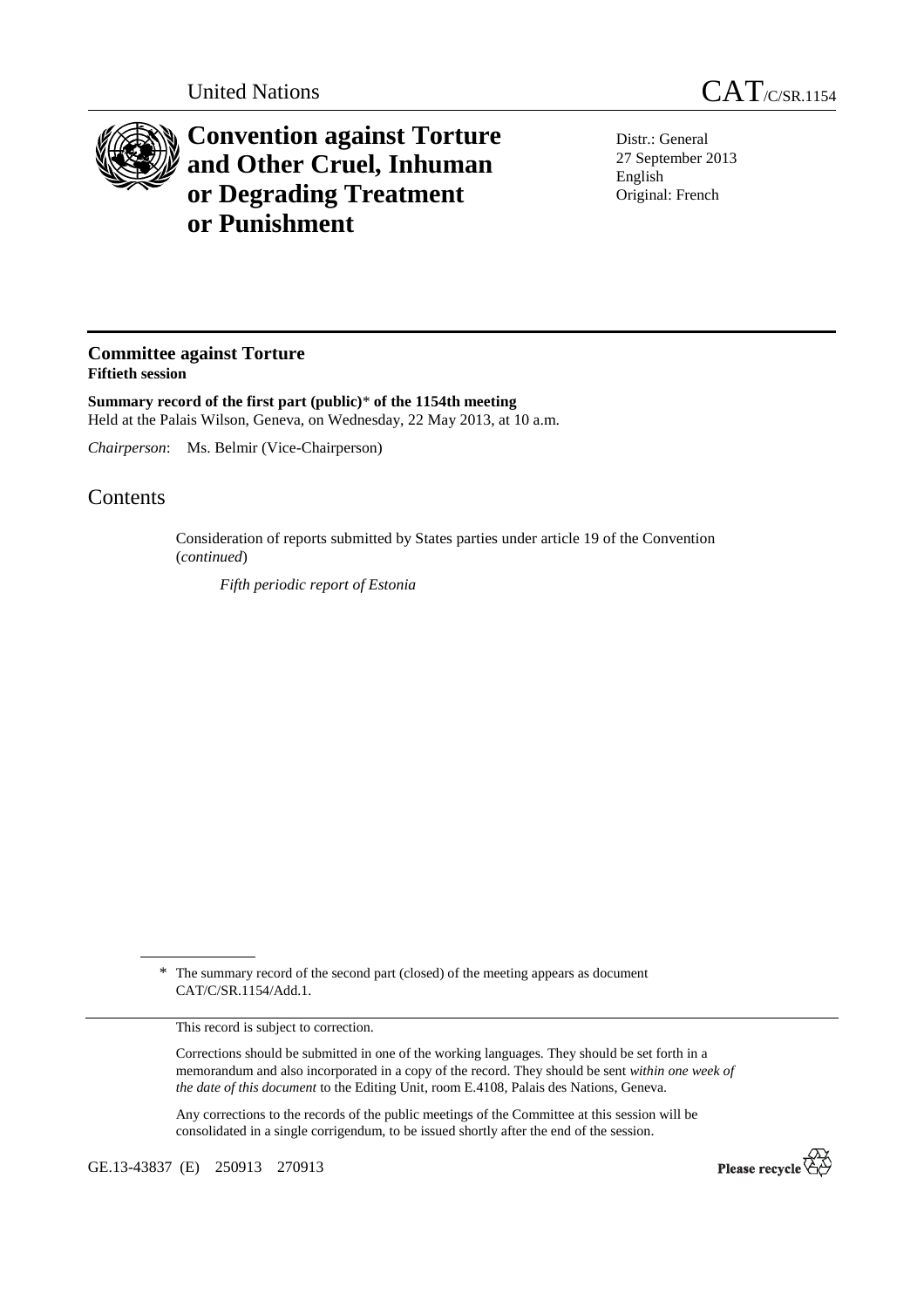*The meeting was called to order at 10 a.m.* 

 **Consideration of reports submitted by States parties under article 19 of the Convention** (*continued*)

*Fifth periodic report of Estonia* (CAT/C/EST/5; CAT/C/EST/Q/5; HRI/CORE/1/Add.50/Rev.1)

1. *At the invitation of the Chairperson, the delegation of Estonia took places at the Committee table.* 

2. **Mr. Sarapuu** (Estonia), briefly introducing the recent developments that had taken place in his country since the submission of the report under consideration, said that in June 2012, Estonia had been visited by the European Committee for the Prevention of Torture and Inhuman or Degrading Treatment or Punishment (CPT), which had not yet published its report. In September 2011, amendments to the Code of Criminal Procedure to expedite judicial proceedings and enhance the protection of minors had entered into force. Minors were no longer required to attend court as the video recording of the testimony they had given during the investigation could now be used. With the implementation of the Guidelines for Development of Criminal Policy until 2018, adopted by Parliament in 2010, the average length of pretrial investigation in criminal cases involving minors had been halved, from five months in 2008 to two and a half months in 2012. Also, the budget of the justice sector for 2013 had been increased by 10.2 per cent compared to 2012 to enable the judiciary to cope with its increasing caseload. There were further plans to amend the Code of Misdemeanour Procedure with a view to expediting proceedings and enhancing their efficiency.

3. Those legislative and strategic measures, as well as other initiatives, had helped to decrease the prison population by 26 per cent from about 4,600 persons in 2003 to about 3,400 persons in 2013. Moreover, the average number of days of detention in police holding cells had decreased from 5.9 days in 2010 to 4.4 days in 2012. New detention houses had been opened in Kuressaare, in 2012 and in Narva, in 2013. Renovation work on existing centres had begun and four new detention centres were planned for 2019. There was no overcrowding in the prisons that were opened in Tartu in 2002, and in Viru in 2008. At the beginning of 2013, Murru Prison had been closed down and repairs had been made to Tallinn Prison — the last remaining Soviet era prison — to improve conditions of detention.

4. In 2011, nearly 2,000 cases of domestic violence had been registered, representing one quarter of cases of violence registered in Estonia. A comprehensive review of the Criminal Code was under way and there were plans to incorporate specific provisions on domestic violence. Combating domestic and gender-based violence involved an array of activities ranging from violence prevention, victim support, rehabilitation for perpetrators to strengthening cooperation between the professionals and institutions concerned. Training seminars on domestic violence had been held for police officers, as well as judges and prosecutors specializing in that area, as part of the Development Plan for Reducing Violence 2010–2014. Since 2008, seminars on the prevention of sexual violence had been held for prison officials and, in 2012, medical staff working in prisons had received training to detect traces of torture. In Estonia, there were currently 11 shelters for women victims of violence, where they could be accommodated and receive psychological and legal counselling. An emergency helpline for women victims of violence had operated continuously since 2008.

5. Since April 2012, trafficking in human beings had been criminalized as a distinct provision in the Criminal Code and its definition was now consistent with that contained in the Protocol to Prevent, Suppress and Punish Trafficking in Persons, Especially Women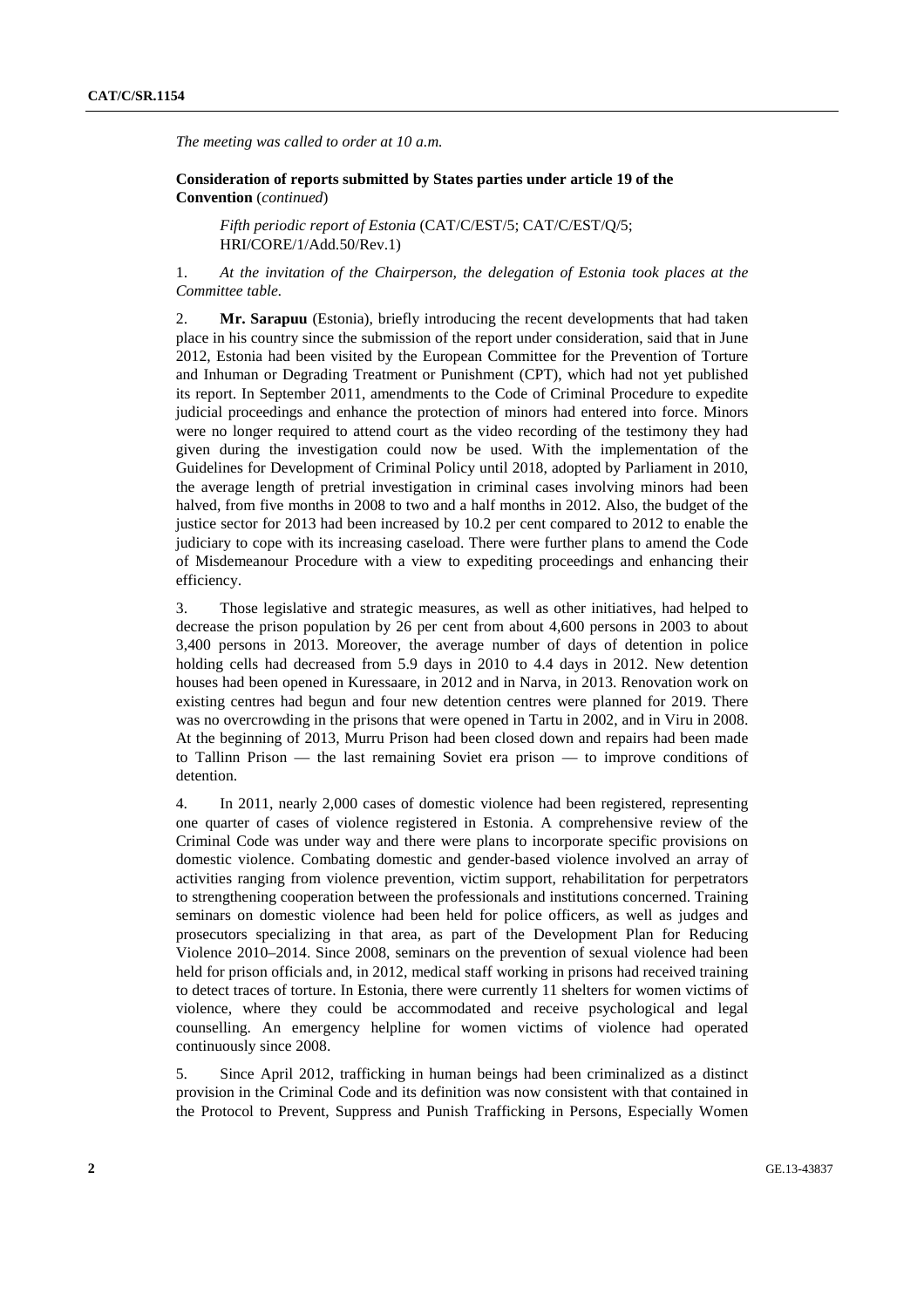and Children, supplementing the United Nations Convention against Transnational Organized Crime (Palermo Protocol). As a result of the legislative amendment, new guidelines on cooperation between the different stakeholders in fighting human trafficking were being developed. In 2012, 671 victims of trafficking had received assistance from a helpline set up in 2008 by an NGO and funded by the Ministry of Social Affairs. In 2012, the number of persons convicted of trafficking was 31. Informational materials had been developed for specific target groups and the general public in order to provide information on ways of receiving support.

6. **Ms. Gaer** (Country Rapporteur) noted with satisfaction that, despite the problems it faced, the State party submitted its reports to the Committee regularly and in a timely manner and that it had provided replies on its follow-up to the previous concluding observations. According to the State party's introductory statement, there were further plans to amend the Code of Misdemeanour Procedure. She wished to know what the amendments comprised and when they were expected to be adopted. She also wondered whether the proposal to amend the Criminal Code, referred to in paragraph 1 of the report, had been adopted and, failing that, whether other draft proposals to amend the relevant section had been submitted. Noting that acts of torture continued to be tried under the provisions punishing abuse of authority and other provisions of the Criminal Code, she wished to know whether any proposals to amend national legislation to bring it into line with article 1 of the Convention had been submitted since consideration of the previous periodic report. It appeared from the report under consideration that national legislation also punished individual acts of torture. The Committee would welcome the delegation's confirmation that such was the case and an explanation of the circumstances in which the State's liability could be established when the perpetrator of acts of torture was not one of a State official.

7. She would like to know why the State party had not implemented the Committee's recommendation in its previous concluding observations that the provisions of the Criminal Code should be amended to ensure that acts of torture were punishable by penalties commensurate with the gravity of the acts. Furthermore, why had the Convention not yet been directly invoked before the courts while the European Convention on Human Rights had been? It would be interesting to learn what initiatives had been taken since the submission of the report to seek the Chancellor of Justice's accreditation with the International Coordinating Committee of National Human Rights Institutions. Noting that suspects could be denied the right to inform their relatives of their detention, she requested clarification of the reasons for such a denial. She also wished to know whether the fundamental guarantees protecting the rights of suspects — the right to contact a lawyer, to be examined by a doctor and to inform relatives — applied not only to individuals who had committed criminal offences but also to those guilty of misdemeanours. Information would be welcome on situations in which detention could be replaced by the use of electronic monitoring devices and on the reasons for the decrease in the number of pretrial detainees. Such statistics covering the period following the submission of the report would be welcome.

8. With regard to article 3 of the Convention, while noting that the State party had not established a list of countries to which it was considered safe to return individuals, she understood that a set of criteria was used to divide them into categories, and requested an explanation. Was it true that all asylum applications submitted by persons who had transited through the Russian Federation were automatically rejected by the Estonian border guards? According to information before the Committee, the border guards had not received the necessary training to enable them to process asylum applications, and no remedy was available for asylum seekers whose applications had been rejected at the border. She requested the delegation to comment on those allegations and to state whether there had ever been cases in which asylum seekers had not been expelled when there was a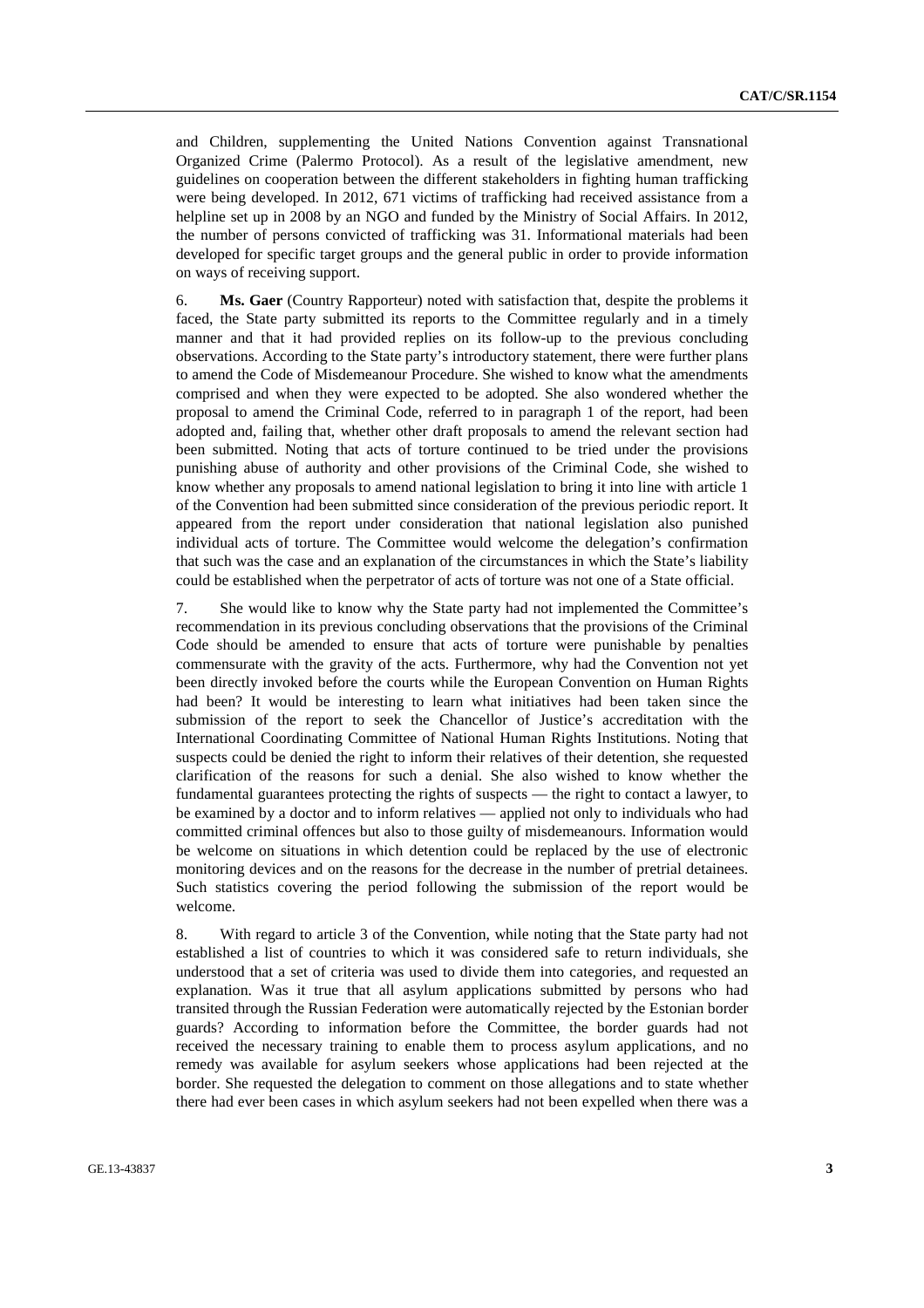risk of torture in the country of return. She would appreciate information on the percentage of asylum seekers from the Russian Federation in 2011 and 2012.

9. With regard to domestic violence, the delegation might indicate what progress had been made on the debate regarding the drafting of a specific law on domestic violence, referred to in paragraph 87 of the report. According to information received from an NGO, the number of reported cases of domestic violence had fallen significantly between 2005 and 2008, allegedly as a result of victims' mistrust of police and the judiciary. The delegation could perhaps comment on that information, describe how such cases were investigated and prosecuted, and explain the nature of the penalties imposed on the perpetrators. It would also be useful to know whether the State party had provided any training, since the submission of the report, to raise police awareness of the issue and what progress had been made on the research that was to be conducted on the causes of domestic violence.

10. She would like to know whether any guarantees were provided to ensure that children born of stateless parents did not themselves become stateless. She also requested information on the content of the programme for the integration of third-country nationals, launched in 2009, and on its results. According to information provided by the Legal Information Centre for Human Rights, detainees were required to wear an identification badge showing not only their name but also their level of language proficiency, which they reportedly considered to be discriminatory and offensive. The delegation was invited to comment on those allegations and to describe the steps taken to ensure that such categorization did not lead to misconduct by prison staff. The same NGO had also reportedly been subjected to harassment and retaliation by security police officers as a result of its activities, which called for an explanation.

11. In 2011, under pressure from the international community, the competent Estonian authorities opened an investigation to shed light on the alleged participation of a former member of the Waffen SS, Mikhail Gorshkov, in the massacre of 3,000 Jews in Belarus during the Second World War. However, the investigation had been closed a few months later and the man reportedly continued to take part in neo-Nazi demonstrations held in the country, where several Nazi criminals were said to live. The delegation was requested to explain what action the State party had taken to investigate alleged breaches of the Convention committed in the past by persons living in Estonia and whether any steps had been taken to compensate survivors of those crimes still living in the country. Lastly, given that the table in paragraph 41 of the report showed only the number of persons convicted of the offences listed therein, the delegation could perhaps state the number of complaints filed for each offence.

12. **Mr. Wang** Xuexian (Country Rapporteur) asked what obstacles had prevented the State party from establishing a mechanism for assessing the efficiency of training regarding the Convention. Noting that, according to the statistics provided in paragraph 41 of the report, some 450 persons had been punished for torture between 2008 and 2010, he requested additional information on the nature of the penalties imposed and on the reparation made to the victims. He wished to know if all detainee complaints referred to the Chancellor of Justice since 2007 had been investigated, and, if so, what the outcome had been. He also wished to know if the State party intended to establish an independent mechanism to investigate cases of torture. How many of the 266 persons compensated in 2010 for offences had been victims of violations of the Convention?

13. Information before the Committee indicated that in June 2012 the Chief Justice of the Supreme Court had criticized in Parliament the additional security systems that had been introduced and the fact that the right of detainees to be brought before a judge would not be guaranteed. Furthermore, the conditions of detention in punishment cells were allegedly inhumane. The delegation was invited to comment on that information and to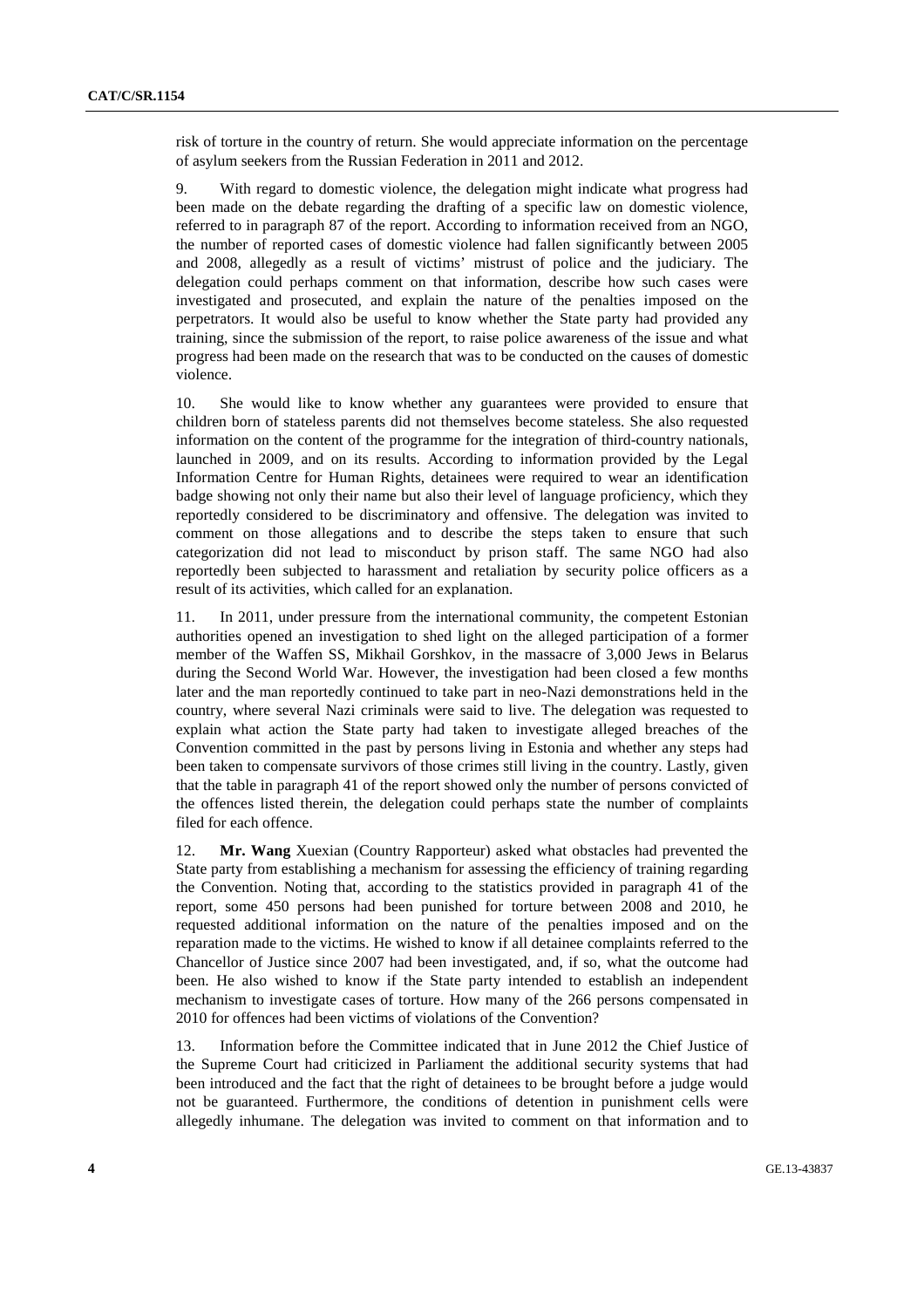explain what follow-up action had been taken on complaints about detention conditions at the Harku Detention Centre, which gave cause for considerable concern. It would also be useful to know if the number of victims of human trafficking had increased or decreased since 2010 and to have more detailed information on the processing of citizenship applications for children under 15 years filed by their parents or by other accompanying adults. Lastly, he would like to know whether the State party had a national human rights institution in compliance with the Paris Principles.

14. **Mr. Bruni** requested information on the current status of the proposed amendment to section 122 of the Criminal Code which had been submitted by the Ministry of Justice to the other ministries and to Parliament in order to align the definition of torture set out in that section with its definition under article 1 of the Convention. With regard to the prison system, the Committee was pleasantly surprised to note that the State party was one of the few countries to have reduced the occupancy rate of detention centres, which had fallen from 90 per cent in 2009 to 40 per cent in 2013, as well as the total number of detainees. It would be useful to know what measures had led to that outcome. The delegation was also requested to state whether solitary confinement was one of the punishments provided for in the prison regulations and, if so, on what grounds it could be used and what was the maximum period of such punishment. Lastly, was the Government still considering the possibility of recognizing the competence of the Committee under articles 21 and 22 of the Convention?

15. **Mr. Tugushi** asked what had been done to reduce the period of detention in police stations and what the current situation was in that regard. He also wished to know if the bill to eliminate the possibility of keeping individuals who had served their sentence in detention on the ground that they posed a threat to society had been adopted. With regard to prison conditions, he wondered whether the State party envisaged raising the standard regarding the space available to each detainee. The State party was also requested to indicate whether it planned to further regulate the use of restraints in psychiatric institutions and whether the plan to provide police officers with taser devices had been maintained, despite the criticism it had attracted.

16. **Mr. Mariño Menéndez** said that he understood that the State party considered the Chancellor of Justice to be the national body for the prevention of torture. The delegation might confirm that information and clarify the ways in which the Chancellor discharged his or her duties and to say whether the State party had progressed towards ratification of the Optional Protocol to the Convention. On the subject of asylum, the Committee wished to know whether, in accordance with the relevant European Union legislation, persons who had not been granted asylum received subsidiary protection on humanitarian grounds and whether there was an accelerated procedure for asylum applications. The Committee also understood that the reception of asylum applicants was sometimes entrusted to private companies. The reception arrangements and the prerogatives of those companies in examining asylum applications should be clarified.

17. **Ms. Sveaass** asked if there were plans to provide specific training on the Istanbul Protocol for prison doctors and for all medical personnel, law enforcement personnel, judges and immigration officials to enable them to detect signs of torture. The State party had declared that measures had been taken to compensate and rehabilitate victims of violence, including domestic violence. She wondered whether such measures had also been taken for victims of violence or ill-treatment by State officials. In that regard, the delegation could perhaps state whether victims of excessive use of force by law enforcement personnel during the Tallinn disturbances in April 2007 had received reparation, and what the results of the investigations conducted into those acts had been. In 2012 the State party had adopted a law expressly criminalizing human trafficking. It would be useful to know to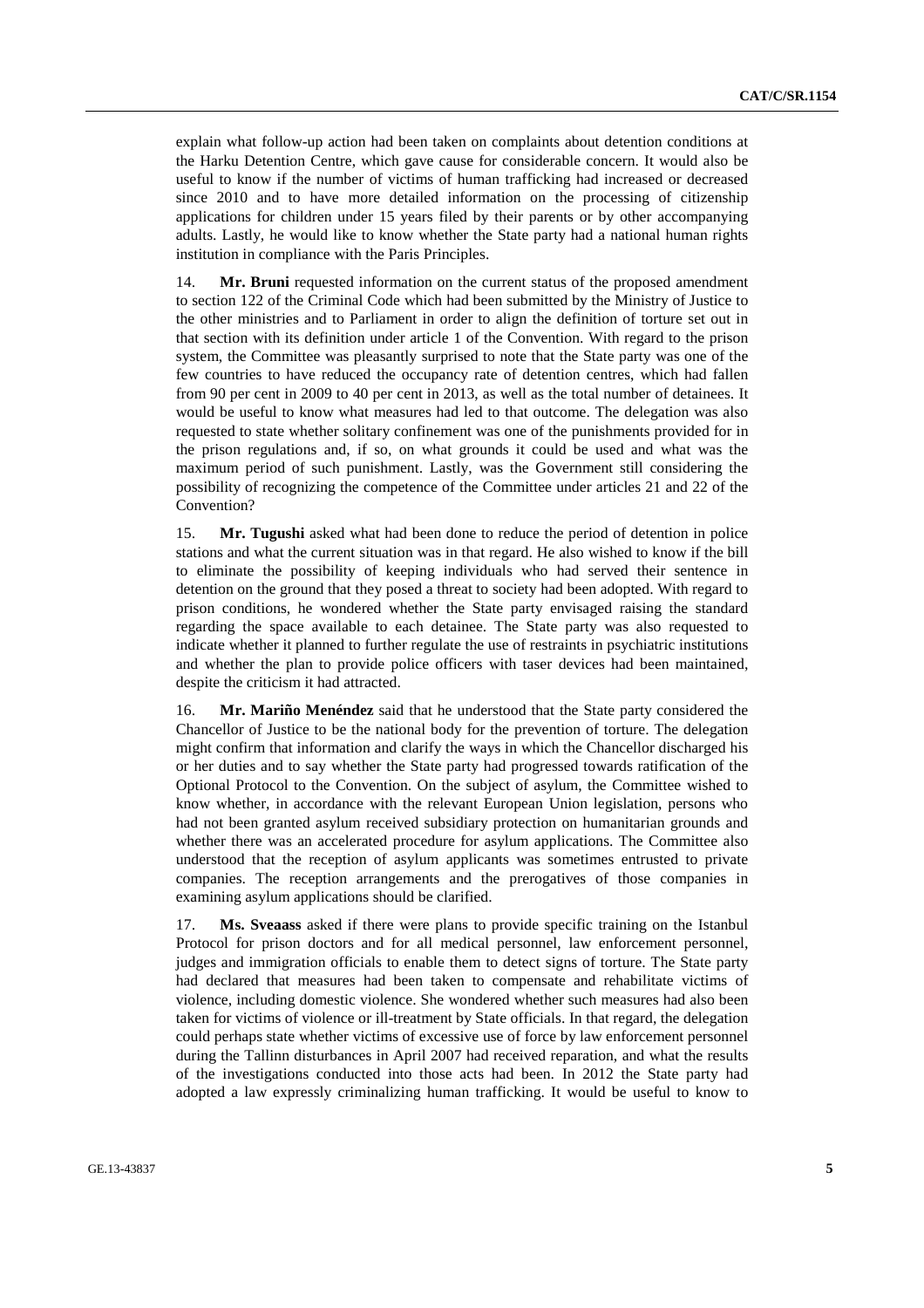what extent that law had enabled the State party to punish that offence more effectively and what penalties had been imposed to date for such acts.

18. **Mr. Gaye** requested clarification of the provisions of the Criminal Code relating to the access of detainees to a lawyer. Noting that prosecutors could deny a suspect the right to inform a relative of his or her arrest if they considered it likely to interfere with the proceedings, he asked whether to determine cases in which such a decision could be made any criteria had been established. Furthermore, the prosecution could extend pretrial detention after the initial 6-month period without any justification. That was a peculiar provision since, while in many countries the prosecution could request the judge to extend pretrial detention, it was unusual for the prosecution to be able to take that decision itself. It would be useful to know whether the State party intended to review that provision to ensure that any decision to prolong pretrial detention rested solely with the judge. It would also be useful to have information on the concepts of administrative arrest and administrative detention, in particular their implementation and the guarantees provided to the persons concerned.

19. **Mr. Domah** asked for clarification of the procedures for granting legal aid and the provisions guaranteeing access for all persons deprived of their liberty to medical care. In what percentage of cases were suspects denied permission to inform their relatives of their arrest? In the light of the information provided by the State party that persons in custody were immediately brought before a court of first instance for a hearing, the delegation could perhaps specify whether those persons were informed of their rights before appearing in court for the first time and how their right not to be subjected to torture was guaranteed. Could the delegation also state whether health professionals who detected traces of torture reported them to the judicial authorities? Lastly, it should also be specified who was responsible for determining causes of death in detention and whether violent or unexplained deaths were the subject of a judicial investigation in accordance with the relevant international standards.

20. **Ms. Belmir** pointed out that the administrative authorities (police, customs, municipal authorities) were responsible for identifying breaches of the Criminal Code and establishing penalties. She wondered whether the relevant procedures were reviewed by professional judges and whether they were consistent with the principles governing criminal justice. She observed that the adversarial nature of criminal proceedings in the State party could not justify the fact that the court was not allowed to continue proceedings if the prosecutor decided to drop the charges. It was also important to regulate the powers of prosecution, in particular, by enabling the complainant to bring a private action. Any comments on the subject would be appreciated. Moreover, the conditions required for a person deprived of liberty to be able to challenge an act or measure of the prison administration, provided in paragraph 44 of the written replies, were unreasonable and likely to deter detainees from making use of available remedies, which also called for comment. The delegation should also specify whether persons with mental disabilities or disorders were criminally responsible for their acts, and provide information on the protection and guarantees for child victims of trafficking and on the arrangements for their return to their countries of origin.

21. **Ms. Gaer** (Country Rapporteur) said that she understood that in 2012 the authorities had filed complaints against 17 police officers and 7 prison guards for abuse of authority. She asked the delegation to confirm those figures and to provide information on the outcome of the complaints. The report published on the visits carried out by the Chancellor of Justice to places of detention in 2011 highlighted various problems relating to living conditions in some institutions, in particular the absence of hot water, the lack of sanitary facilities, breaches of fire safety regulations and inadequate health care. Those problems were particularly acute in the Rakvere and Haapsalu centres and in the short-stay prisons of